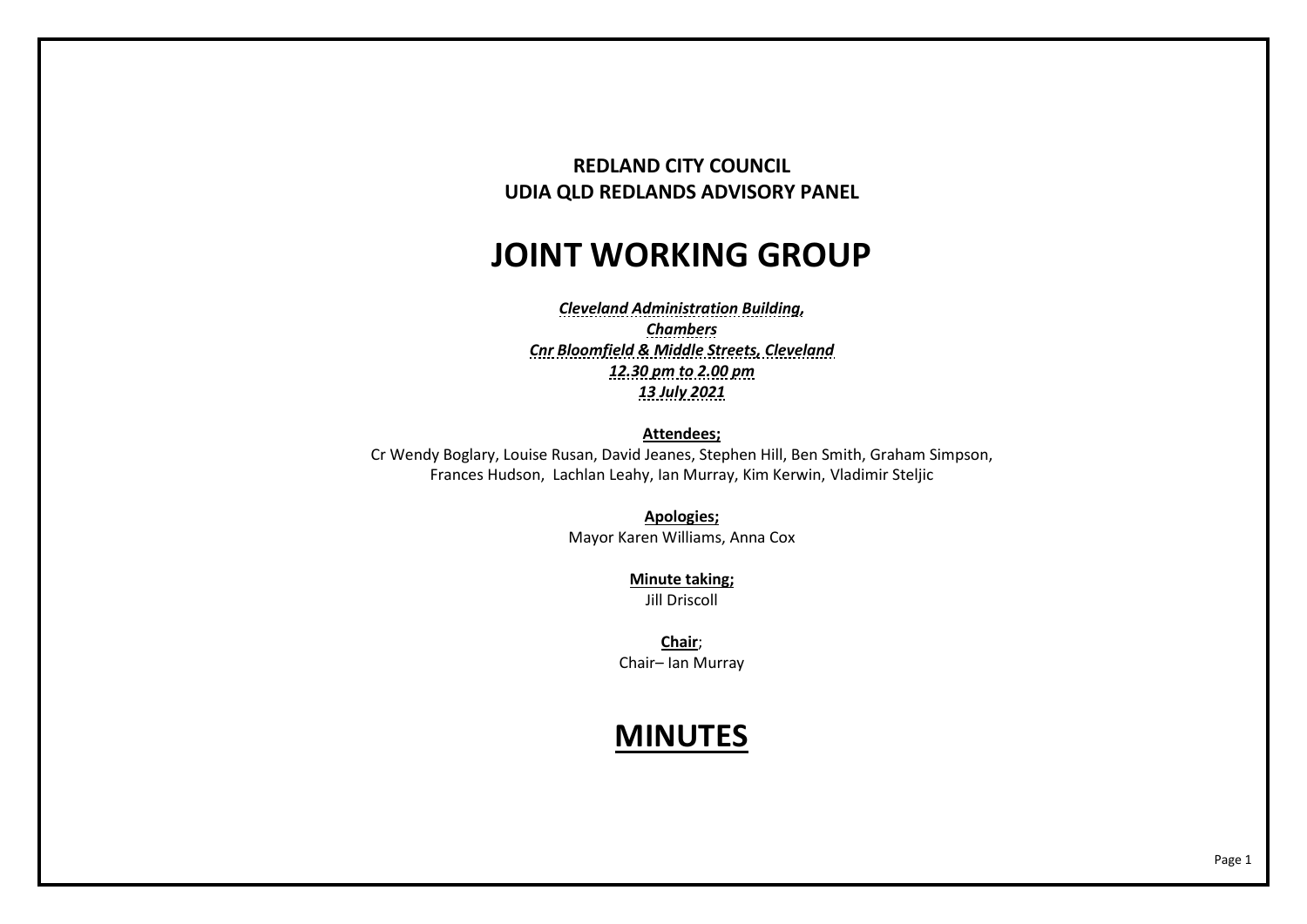| No. | <b>Item</b>                                                                                                                                                                                                                                                                            | <b>Action Item/Outcome</b>                                                                                                                          |
|-----|----------------------------------------------------------------------------------------------------------------------------------------------------------------------------------------------------------------------------------------------------------------------------------------|-----------------------------------------------------------------------------------------------------------------------------------------------------|
|     | Chair opened the meeting at 12.30 am                                                                                                                                                                                                                                                   |                                                                                                                                                     |
| 1.  | <b>Welcome and apologies</b>                                                                                                                                                                                                                                                           |                                                                                                                                                     |
|     | Chair to welcome the attendees and noted the apologies: Mayor Williams<br>and Anna Cox.                                                                                                                                                                                                |                                                                                                                                                     |
|     | Introduction by all attendees                                                                                                                                                                                                                                                          |                                                                                                                                                     |
| 2.  | Minutes from previous meeting                                                                                                                                                                                                                                                          | Not necessary to endorse as this is a newly formed group.                                                                                           |
| 3.  | Action items from previous meeting - noted not necessary as this is a<br>newly formed group.                                                                                                                                                                                           | Not necessary to consider as this is a newly formed group.                                                                                          |
| 4.  | Effects on the Industry from COVID related migration to QLD<br><b>Discussion questions</b>                                                                                                                                                                                             | UDIA QLD will send in a summary of the research highlights<br>of the COVID 19 impacts done by the Research Foundation -<br>noting privacy concerns. |
|     | Pressure on land and the need for different house design in regards<br>to home offices?<br>What is now desired, small lots or larger lots?<br>Any changes required to State or local planning schemes to<br>accommodate community outcomes in regards to this increase in<br>pressure? |                                                                                                                                                     |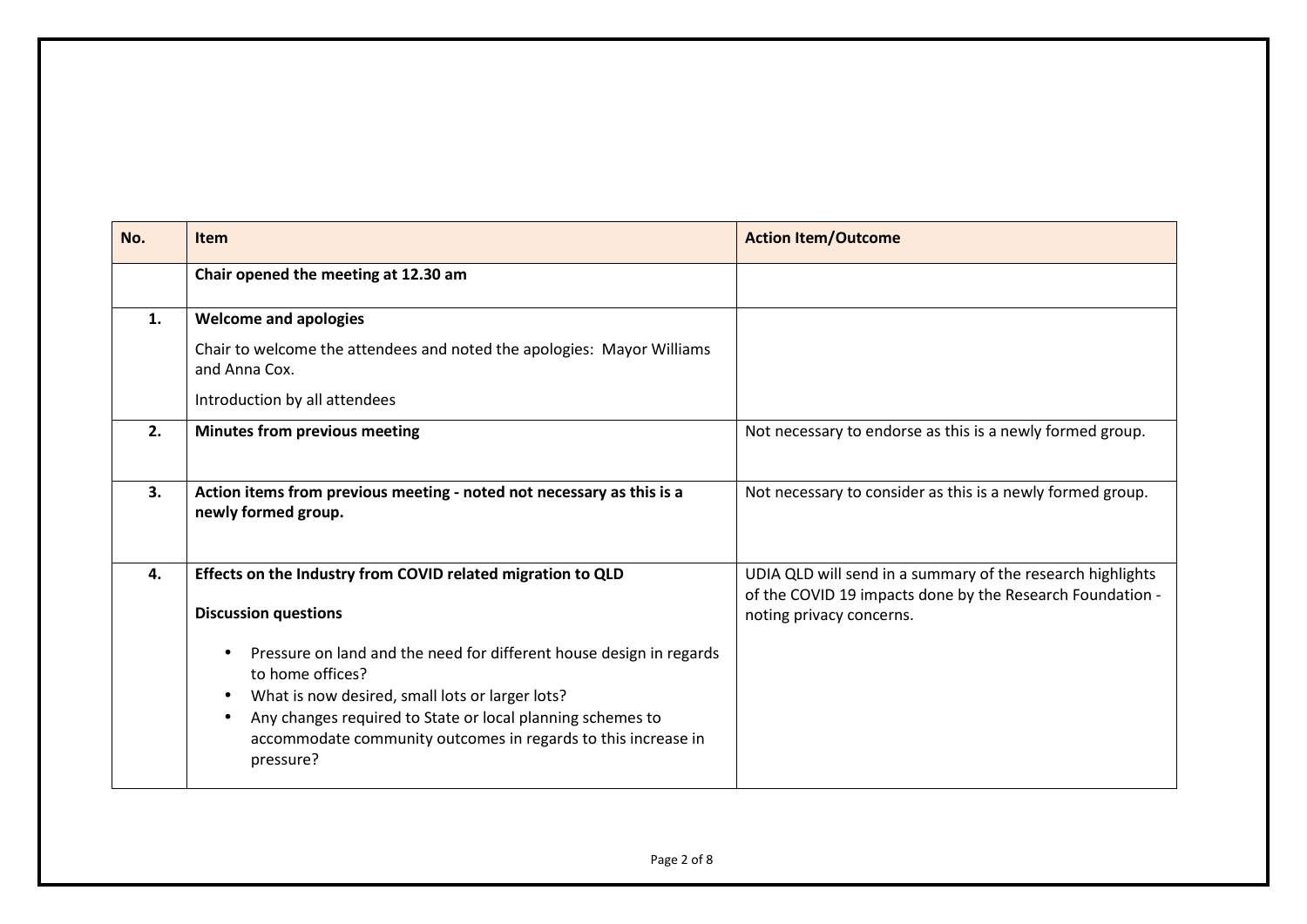|    | The group discussed the impacts that Covid has had on the community.          |  |
|----|-------------------------------------------------------------------------------|--|
|    | UDIA QLD advises that there appears to be a stronger demand for larger        |  |
|    | houses to cater for families using own land for enjoyment which is pushing    |  |
|    | people back out into the suburbs. Apartments not as popular. High demand      |  |
|    | for new builds and for owner occupiers. Buiding footprints not changed        |  |
|    | much but people are choosing home offices over study nooks as there is        |  |
|    | increased working from home. Not seen change in decisions from smaller        |  |
|    | lots to larger lots.                                                          |  |
|    | Changes in Green and smarter/better liveability? There is a marketing         |  |
|    | element to this - developers tick certain boxes to attract buyers. People are |  |
|    | keen to use the smart technology but difficult to quantify increased demand.  |  |
|    |                                                                               |  |
| 5. | Status updates on Southern Thornlands PFGA, Heinemann Road Sports             |  |
|    | Complex, and Birkdale Community Precinct Consultation                         |  |
|    |                                                                               |  |
|    | RCC provided an update on various projects as set out below.                  |  |
|    | Southern Thornlands Potential Fute Growth Area                                |  |
|    | In response to a Ministerial Direction Council has previously finalised land  |  |
|    | use planning investigations of the study area and undertaken city wide        |  |
|    | public consultation from 16 September 2020 to 20 November 2020. Key land      |  |
|    | uses included a future mixed industry buisness precinct, a rural residential  |  |
|    | precinct and an education, training and recreation precinct                   |  |
|    | At the end of the consultation period 202 submissions had been received       |  |
|    | with a high level of support for each of the proposed land use precincts from |  |
|    | submitters using the online form (81% minimum).                               |  |
|    |                                                                               |  |
|    | A report to Council addressing public submissions and recommending a          |  |
|    | major amendment to the strategic framework in City Plan, to reflect the       |  |
|    | preferred land use precincts was deferred from Council's May General          |  |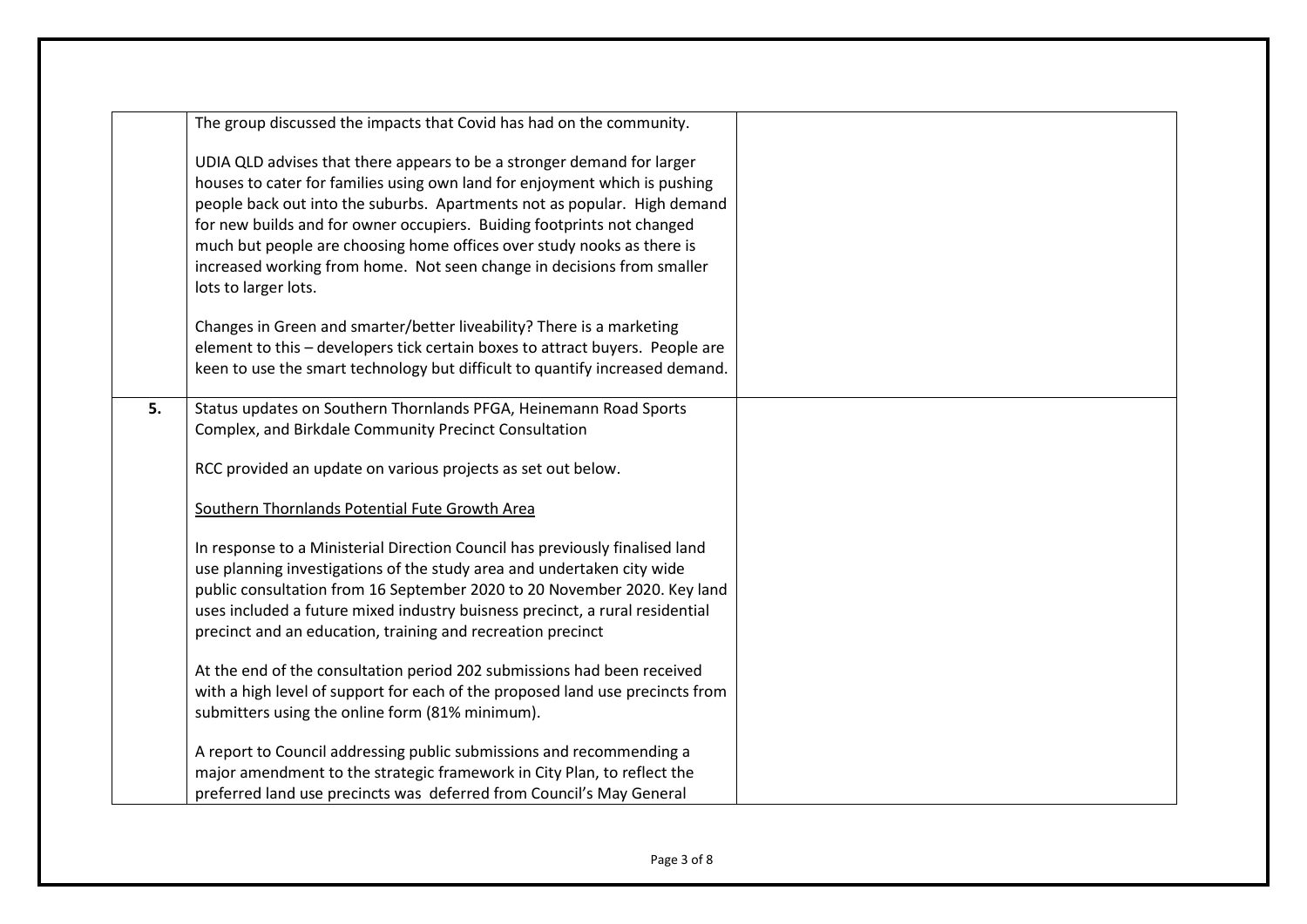Meeting. The report was deferred in light of potential conflicts of interest identified by Councillors based upon the public submissions. Further advice on this matter is currently being sought from the relevant State Minister. For further information refer to:

https://yoursay.redland.qld.gov.au/southern-thornlands-potentialfuture-growth-area

## Birkdale Community Precinct

Community engagement occurred for seven weeks from March to May. Response was outstanding in both the online and community forums. A Council resolution was made on 22 May to move to next steps to develop the vision. Informing the vision was the feedback from the community. Ecology, education & discovery, adventure and recreation were all strong themes. Next is converting the vision into what it will look like and show how is this represented on site. The draft vision will go back to the August Council meeting. Assuming Council adopts the vision it will then proceed to master planning followed by a second round of community engagement for the masterplan, which is hoped to be complete this financial year. Dependant on Council and community seeing and accepting the detail.

The Redlands Coast Adventure Sports Precinct will be on the site with integration being the key. Conversation is occurring with community re totality of the site to look at how all the elements relate to each other. Council has been named as a possible venue by the International Olympic Committee (IOC). There could be external funding – depending on success of Brisbane as an Olympic venue. State Government has timeline on venues to be operating. This demonstates it can be operating as an overlay over the whole venue.

Integration, legacy, location and multipurpose are key for this site. Noting this site is larger than the new Victoria Park site.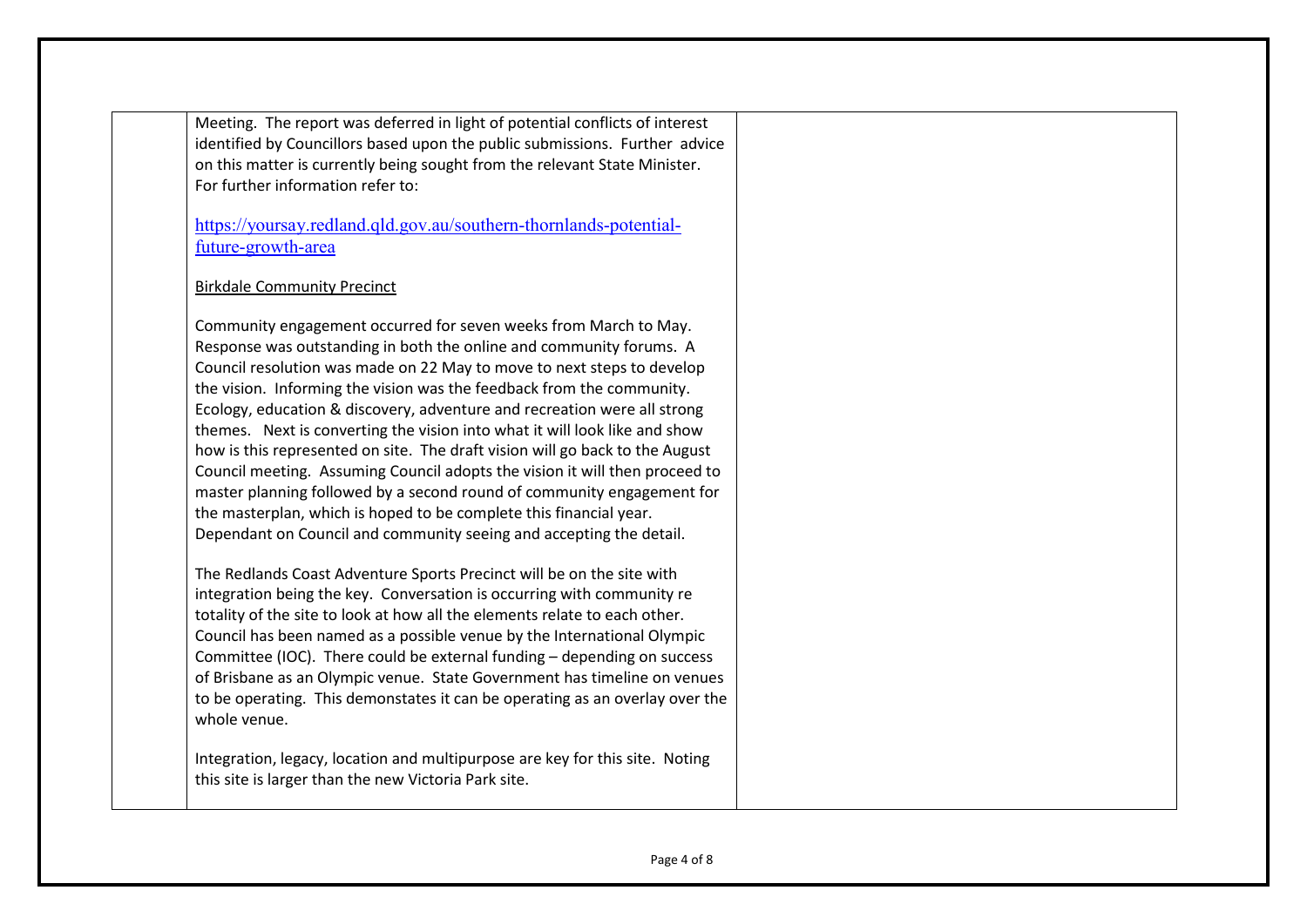|    | <b>Heinemann Rd Sports Complex</b>                                                                                                                                                                                                                                                                                                                                                                                                                                                                                                                                                                                                                                                                                                                                                                                                                     |  |
|----|--------------------------------------------------------------------------------------------------------------------------------------------------------------------------------------------------------------------------------------------------------------------------------------------------------------------------------------------------------------------------------------------------------------------------------------------------------------------------------------------------------------------------------------------------------------------------------------------------------------------------------------------------------------------------------------------------------------------------------------------------------------------------------------------------------------------------------------------------------|--|
|    | Looking for a new name for the project. Looking for future land to cover<br>shortfall for sports facilities across the city. The land was purchased in 2015<br>to provide new land at Heinemann Rd and to fix Pinklands which is currently<br>oversubscribed. The Masterplan was adopted in 2020. New home for many<br>of Redlands sporting activities. Looking to move dirt at the end of next year.<br>There is a fly through on the website. This is an LGIP project funded partially<br>by developer contributions.                                                                                                                                                                                                                                                                                                                                |  |
| 6. | Planning Scheme Amendments - RCC updates<br>RCC provided an update on various projects as set out below.                                                                                                                                                                                                                                                                                                                                                                                                                                                                                                                                                                                                                                                                                                                                               |  |
|    | <b>Medium Density Residential</b>                                                                                                                                                                                                                                                                                                                                                                                                                                                                                                                                                                                                                                                                                                                                                                                                                      |  |
|    | City Plan amendment has been prepared for community consultation aimed<br>at encouraging well-designed multiple dwelling housing (apartments and<br>townhouses) across the city. The proposed City Plan amendment and policy<br>amendment follows a thorough review of multiple dwelling outcomes<br>delivered by the City Plan since its commencement in 2018. The review<br>examined the operation and coordination of existing built form and design<br>provisions, the approach of other regional councils, and the effectiveness of<br>the existing Redland City Multiple Dwelling Design Guide. CDM Smith were<br>engaged to review the impact of the proposed changes on development<br>feasibility and Urbis have undertaken scenario testing of the proposed<br>provisions on a range of lot sizes. Ministerial approval to proceed to public |  |
|    | consultation has been received and a report to Council recommending the<br>commencement of public consultation is expected to be tabled at the July<br>General Meeting.                                                                                                                                                                                                                                                                                                                                                                                                                                                                                                                                                                                                                                                                                |  |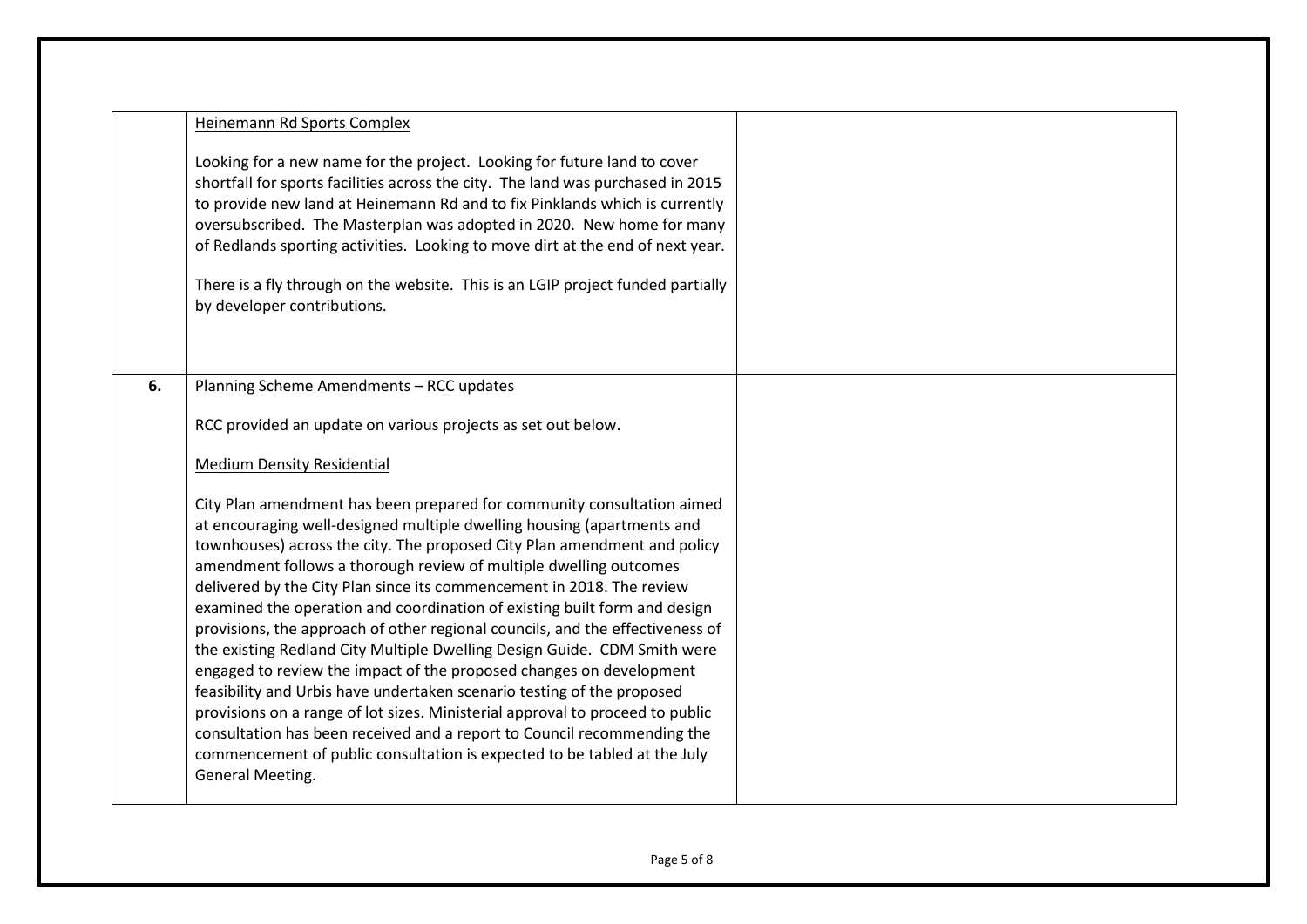#### Environmental

In 2018 RCC adopted a Wildlife Connections Plan (WCP) and supporting Action Plan. One of the key actions identified was to align the City Plan with the WCP. In accordance with Council resolutions, officers are currently finalsing a proposed major amendment which will seek to reflect the WCP within the Urban Footprint. It is expected that a report will be tabled at the August General Meeting seeking Council adoption of the prosposed major amendment for state interest review.

### South West Victoria Point Local Plan

A proposed local area plan was submitted to the State Government in 2019. The proposed plan has recently received Ministerial approval to proceed to public consultation, subject to conditions. A report is expected to be tabled at the August General Meeting addressing the Minister's conditions. One of the conditions requires the amended local plan, incorporating the other conditions to be submitted to the State Planner for review. Once this check is completed Council will be able to commence public consultation. At this stage it is expected this may occur in late September 2021. Also important to note that a number of development applications within the Local Plan area have and continue to be resolved within the area. To ensure better community understanding of the progress on the local plan and the development assessment process through the Planning and Environment Court a webpage has been established:

https://yoursay.redland.qld.gov.au/planning-in-victoria-point

### Local Heritage

Council is currently progressing a major amendment to protect the local heritage values of 45 privately owned properties in the City. To ensure these properties are protected while the amendment is finalised a TLPI took effect on 17 March 2021. Council has recently received Ministerial approval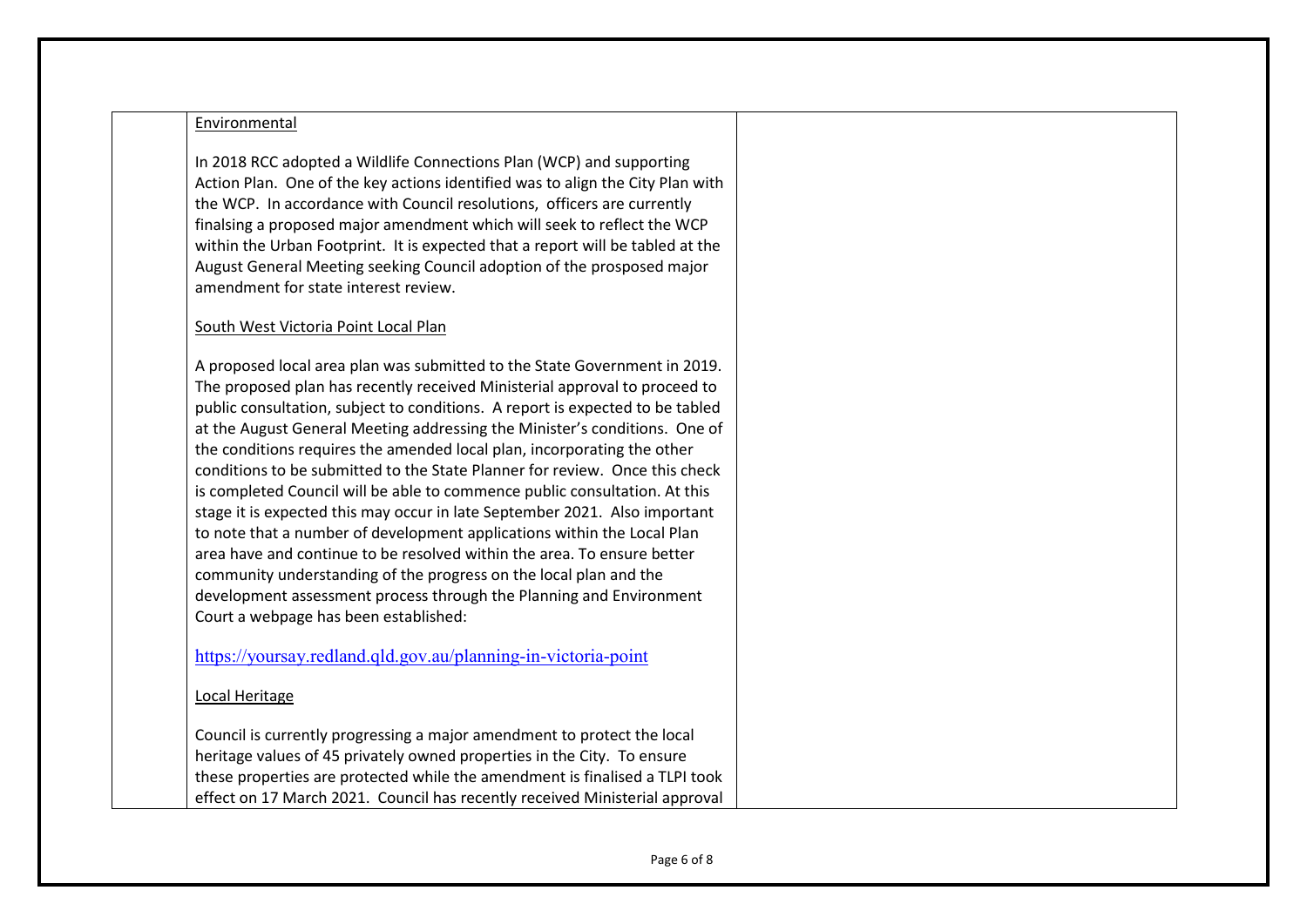|    | confirming it may proceed to adopt and commence the proposed<br>amendment. It is expected a report will be tabled at the August General<br>Meeting seeking Council approval to adopt the amendment, repeal the TLPI<br>and put in place measures to support impacted landowners. Further details<br>are available on Council's webpage:<br>https://yoursay.redland.qld.gov.au/local-heritage-places<br><b>General Major Amendment</b><br>Council is progressing a package of general amendments to City Plan. It is<br>expected this package will be tabled at the September or October General<br>Meeting. If supported by Council the general major amendment package<br>will be submitted for State Interest review.                                                                                           |                                                                                                                                                                                                 |
|----|-------------------------------------------------------------------------------------------------------------------------------------------------------------------------------------------------------------------------------------------------------------------------------------------------------------------------------------------------------------------------------------------------------------------------------------------------------------------------------------------------------------------------------------------------------------------------------------------------------------------------------------------------------------------------------------------------------------------------------------------------------------------------------------------------------------------|-------------------------------------------------------------------------------------------------------------------------------------------------------------------------------------------------|
| 7. | Council Cleveland Challenges - UDIA Workshop<br>UDIA seeking input on what RCC would like considered in a workshop.<br>RCC raised the fact that there are a number of approvals given under the<br>incentive schemes that have not gone ahead. Council's Community and<br>Economic Development Group is leading this work and would like to be able<br>to dig into the issues<br>A workshop took place a month ago with the Redlands Coast Chamber of<br>Commerce. There was high level discussion on a broad vision for the<br>Cleveland area as a whole. Council's newly created Centres management<br>program is looking a what has been achieved over the past 10 years. What<br>is the way forward? How do we get smarter aligning capex and opex to<br>bring together initiatives that can be complimented. | UDIA will do a quick survey on who are involved, who are<br>the owners, why approvals not acted on. RCC happy to<br>collaborate. Perhaps some attended the recent community<br>chamber meeting. |